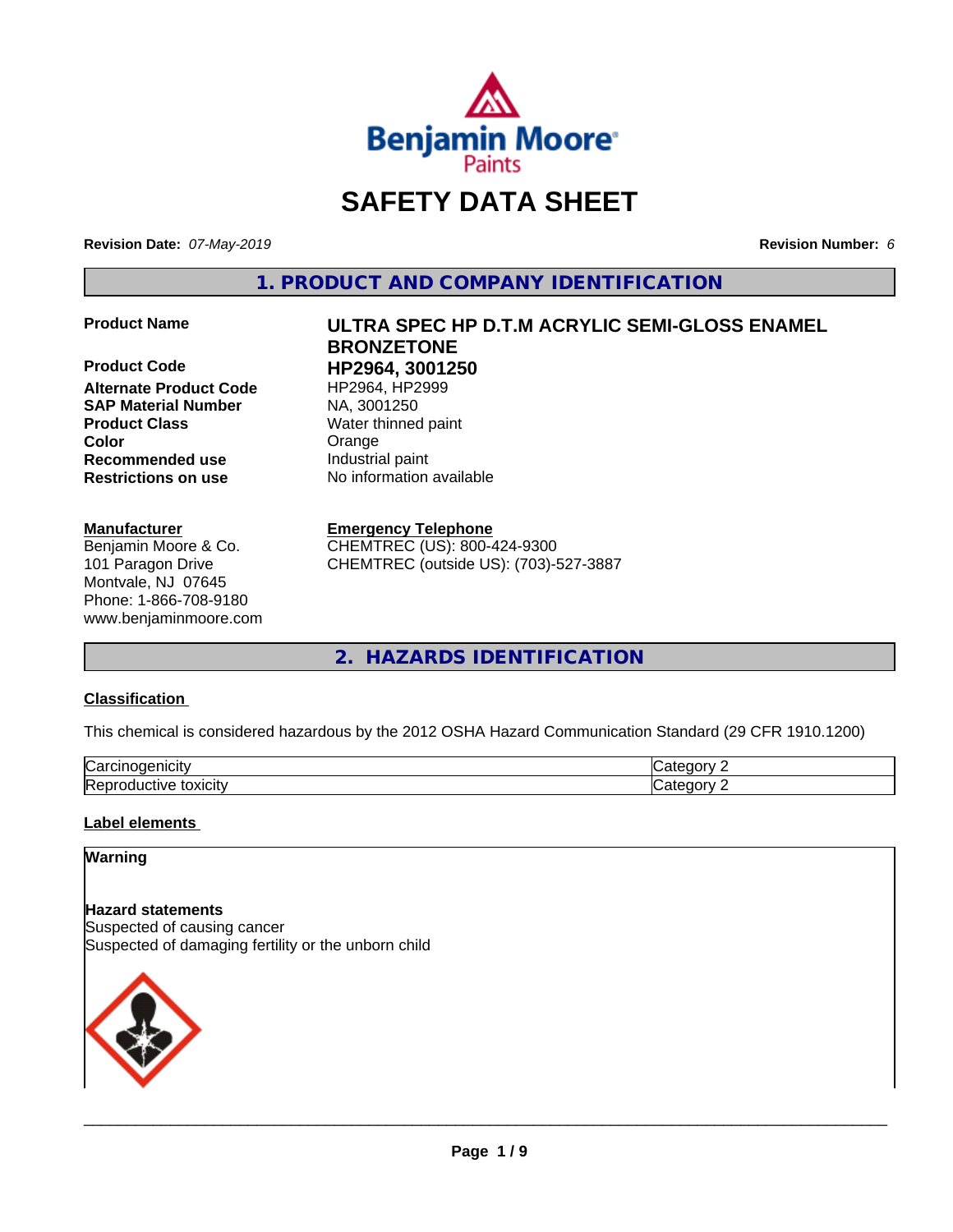#### **Appearance** liquid **Odor 11 Odor 11 Odor 11 Odor 11 Odor 11 Odor 11 Odor 11 Odor 11 Odor 11 Odor 11 Odor 11 Odor 11 Odor 11 Odor 11 Odor 11 Odor 11 Odor 11 Odor 11**

# **Precautionary Statements - Prevention**

Obtain special instructions before use Do not handle until all safety precautions have been read and understood Use personal protective equipment as required

#### **Precautionary Statements - Response**

IF exposed or concerned: Get medical advice/attention

#### **Precautionary Statements - Storage**

Store locked up

#### **Precautionary Statements - Disposal**

Dispose of contents/container to an approved waste disposal plant

#### **Hazards not otherwise classified (HNOC)**

Not applicable

# **Other information**

No information available

# **3. COMPOSITION INFORMATION ON COMPONENTS**

| <b>Chemical name</b>                          | CAS No.    | Weight-% |
|-----------------------------------------------|------------|----------|
| 2,2,4-trimethyl-1,3-propanediol diisobutyrate | 6846-50-0  | - 5      |
| Titanium dioxide                              | 13463-67-7 | - 5      |
| Zinc phosphate                                | 7779-90-0  | - 5      |
| Kaolin                                        | 1332-58-7  | - 5      |
| Carbon black                                  | 1333-86-4  | $0.5 -$  |

|                                                  | 4. FIRST AID MEASURES                                                                                    |
|--------------------------------------------------|----------------------------------------------------------------------------------------------------------|
| <b>General Advice</b>                            | No hazards which require special first aid measures.                                                     |
| <b>Eye Contact</b>                               | Rinse thoroughly with plenty of water for at least 15 minutes and consult a<br>physician.                |
| <b>Skin Contact</b>                              | Wash off immediately with soap and plenty of water while removing all<br>contaminated clothes and shoes. |
| <b>Inhalation</b>                                | Move to fresh air. If symptoms persist, call a physician.                                                |
| Ingestion                                        | Clean mouth with water and afterwards drink plenty of water. Consult a physician<br>if necessary.        |
| <b>Most Important</b><br><b>Symptoms/Effects</b> | None known.                                                                                              |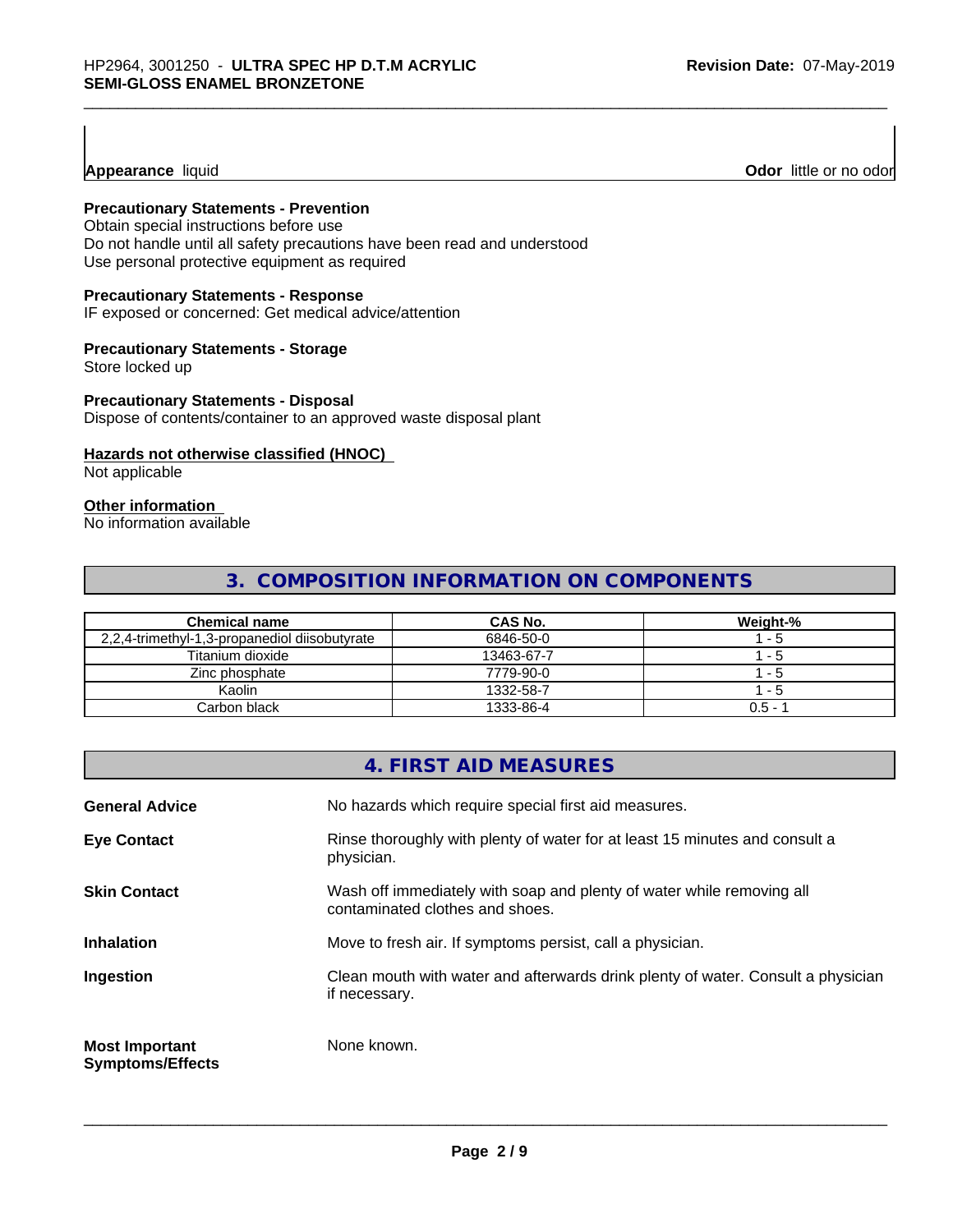| <b>Notes To Physician</b>                                                        | Treat symptomatically.    |                                                                                                                                              |                                |  |
|----------------------------------------------------------------------------------|---------------------------|----------------------------------------------------------------------------------------------------------------------------------------------|--------------------------------|--|
|                                                                                  | 5. FIRE-FIGHTING MEASURES |                                                                                                                                              |                                |  |
| <b>Suitable Extinguishing Media</b>                                              |                           | Use extinguishing measures that are appropriate to local<br>circumstances and the surrounding environment.                                   |                                |  |
| Protective equipment and precautions for firefighters                            |                           | As in any fire, wear self-contained breathing apparatus<br>pressure-demand, MSHA/NIOSH (approved or equivalent)<br>and full protective gear. |                                |  |
| <b>Specific Hazards Arising From The Chemical</b>                                |                           | Closed containers may rupture if exposed to fire or<br>extreme heat.                                                                         |                                |  |
| <b>Sensitivity to mechanical impact</b>                                          |                           | No                                                                                                                                           |                                |  |
| Sensitivity to static discharge                                                  |                           | No                                                                                                                                           |                                |  |
| <b>Flash Point Data</b><br>Flash point (°F)<br>Flash Point (°C)<br><b>Method</b> |                           | 250.0<br>121.1<br><b>PMCC</b>                                                                                                                |                                |  |
| <b>Flammability Limits In Air</b>                                                |                           |                                                                                                                                              |                                |  |
| Lower flammability limit:<br><b>Upper flammability limit:</b>                    |                           | Not applicable<br>Not applicable                                                                                                             |                                |  |
| <b>NFPA</b><br>Health: 1                                                         | Flammability: 1           | Instability: 0                                                                                                                               | <b>Special: Not Applicable</b> |  |
| <b>NFPA Legend</b><br>0 - Not Hazardous<br>1 - Slightly                          |                           |                                                                                                                                              |                                |  |

- 2 Moderate
- 
- 3 High 4 - Severe

*The ratings assigned are only suggested ratings, the contractor/employer has ultimate responsibilities for NFPA ratings where this system is used.*

*Additional information regarding the NFPA rating system is available from the National Fire Protection Agency (NFPA) at www.nfpa.org.*

# **6. ACCIDENTAL RELEASE MEASURES**

| <b>Personal Precautions</b>      | Avoid contact with skin, eyes and clothing. Ensure adequate ventilation.                             |
|----------------------------------|------------------------------------------------------------------------------------------------------|
| <b>Other Information</b>         | Prevent further leakage or spillage if safe to do so.                                                |
| <b>Environmental precautions</b> | See Section 12 for additional Ecological Information.                                                |
| <b>Methods for Cleaning Up</b>   | Soak up with inert absorbent material. Sweep up and shovel into suitable<br>containers for disposal. |
|                                  |                                                                                                      |

# **7. HANDLING AND STORAGE**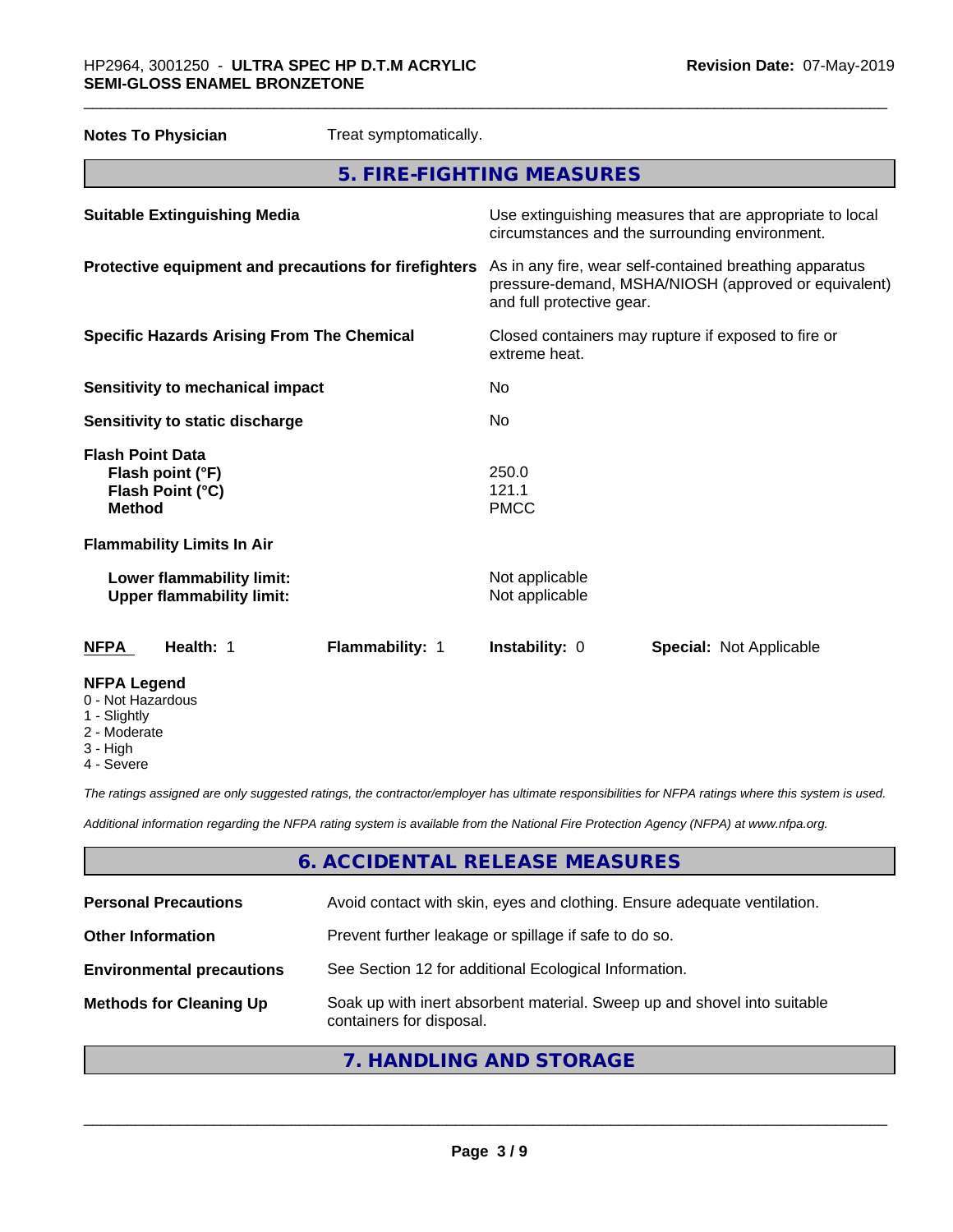| <b>Handling</b>               | Avoid contact with skin, eyes and clothing. Avoid breathing vapors, spray mists or<br>sanding dust. In case of insufficient ventilation, wear suitable respiratory<br>equipment. |
|-------------------------------|----------------------------------------------------------------------------------------------------------------------------------------------------------------------------------|
| <b>Storage</b>                | Keep container tightly closed. Keep out of the reach of children.                                                                                                                |
| <b>Incompatible Materials</b> | No information available                                                                                                                                                         |
|                               |                                                                                                                                                                                  |

# **8. EXPOSURE CONTROLS/PERSONAL PROTECTION**

#### **Exposure Limits**

| Chemical name    | <b>ACGIH TLV</b>          | <b>OSHA PEL</b>            |
|------------------|---------------------------|----------------------------|
| Titanium dioxide | 10 mg/m $3$ - TWA         | 15 mg/m $3$ - TWA          |
| Kaolin           | 2 mg/m <sup>3</sup> - TWA | 15 mg/m <sup>3</sup> - TWA |
|                  |                           | $5 \text{ ma/m}^3$ - TWA   |
| Carbon black     | $3 \text{ ma/m}^3$ - TWA  | $3.5 \text{ mg/m}^3$ - TWA |

#### **Legend**

ACGIH - American Conference of Governmental Industrial Hygienists Exposure Limits OSHA - Occupational Safety & Health Administration Exposure Limits N/E - Not Established

**Engineering Measures** Ensure adequate ventilation, especially in confined areas.

| <b>Personal Protective Equipment</b> |                                                                                                                                     |
|--------------------------------------|-------------------------------------------------------------------------------------------------------------------------------------|
| <b>Eye/Face Protection</b>           | Safety glasses with side-shields.                                                                                                   |
| <b>Skin Protection</b>               | Protective gloves and impervious clothing.                                                                                          |
| <b>Respiratory Protection</b>        | In case of insufficient ventilation wear suitable respiratory equipment.                                                            |
| <b>Hygiene Measures</b>              | Avoid contact with skin, eyes and clothing. Remove and wash contaminated<br>clothing before re-use. Wash thoroughly after handling. |

#### **9. PHYSICAL AND CHEMICAL PROPERTIES**

| little or no odor<br>Odor<br><b>Odor Threshold</b><br>No information available<br>$9.35 - 9.45$<br>Density (Ibs/gal)<br>$1.12 - 1.14$<br><b>Specific Gravity</b><br>No information available<br>рH<br>No information available<br><b>Viscosity (cps)</b><br>No information available<br>Solubility(ies)<br><b>Water solubility</b><br>No information available<br>No information available<br><b>Evaporation Rate</b><br>No information available<br>Vapor pressure<br>Vapor density<br>No information available<br>Wt. % Solids<br>40 - 50<br>$35 - 45$<br>Vol. % Solids<br>Wt. % Volatiles<br>$50 - 60$<br>$55 - 65$<br>Vol. % Volatiles<br><b>VOC Regulatory Limit (g/L)</b><br>< 150 |
|------------------------------------------------------------------------------------------------------------------------------------------------------------------------------------------------------------------------------------------------------------------------------------------------------------------------------------------------------------------------------------------------------------------------------------------------------------------------------------------------------------------------------------------------------------------------------------------------------------------------------------------------------------------------------------------|
|------------------------------------------------------------------------------------------------------------------------------------------------------------------------------------------------------------------------------------------------------------------------------------------------------------------------------------------------------------------------------------------------------------------------------------------------------------------------------------------------------------------------------------------------------------------------------------------------------------------------------------------------------------------------------------------|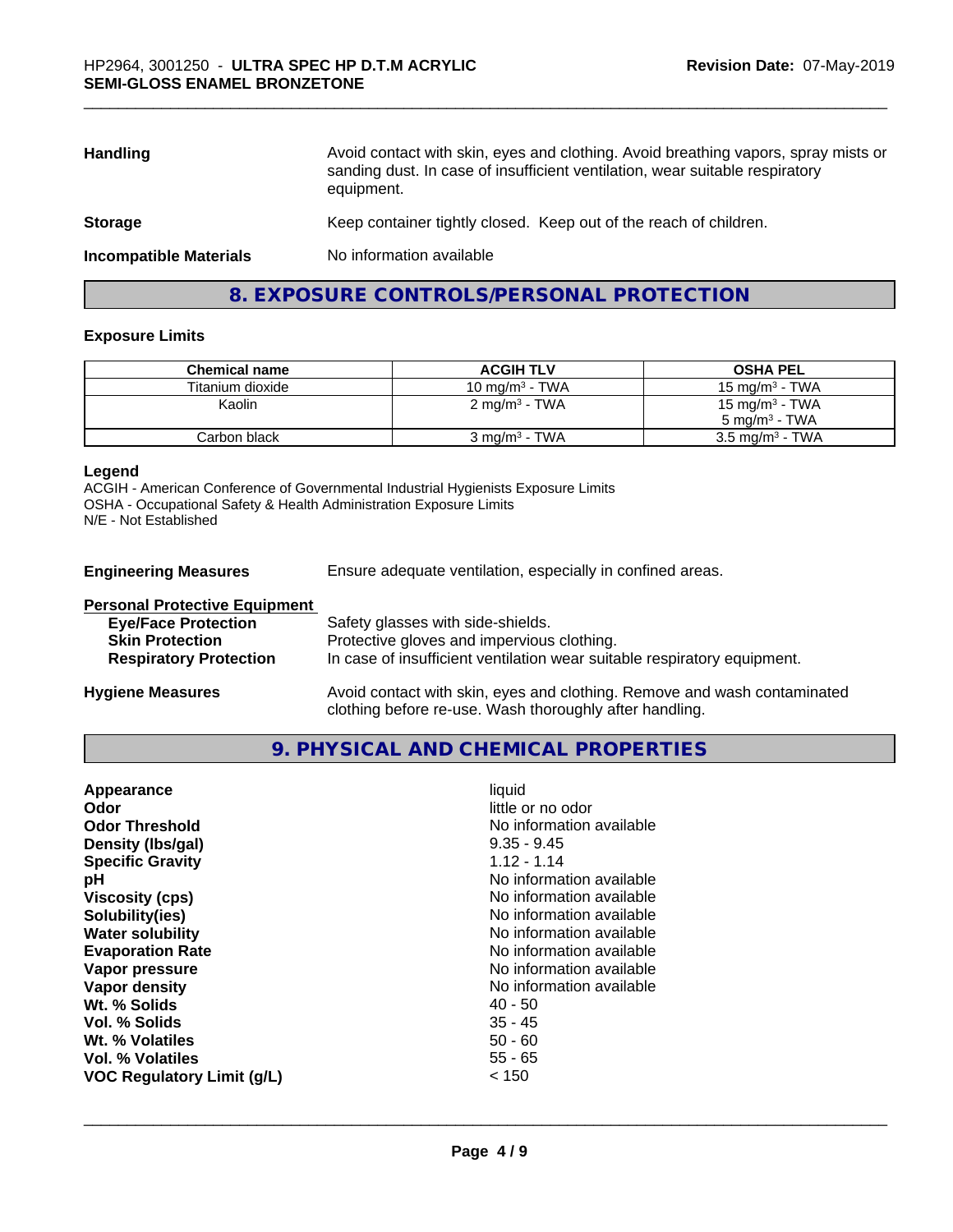| 212                      |
|--------------------------|
| 100                      |
| 32                       |
| 0                        |
| 250.0                    |
| 121.1                    |
| <b>PMCC</b>              |
| Not applicable           |
| Not applicable           |
| Not applicable           |
| No information available |
| No information available |
| No information available |
| No information available |
| No information available |
|                          |

# **10. STABILITY AND REACTIVITY**

| <b>Reactivity</b>                         | Not Applicable                           |
|-------------------------------------------|------------------------------------------|
| <b>Chemical Stability</b>                 | Stable under normal conditions.          |
| <b>Conditions to avoid</b>                | Prevent from freezing.                   |
| <b>Incompatible Materials</b>             | No materials to be especially mentioned. |
| <b>Hazardous Decomposition Products</b>   | None under normal use.                   |
| <b>Possibility of hazardous reactions</b> | None under normal conditions of use.     |

# **11. TOXICOLOGICAL INFORMATION**

| <b>Product Information</b>               |                                                                                                                                                 |
|------------------------------------------|-------------------------------------------------------------------------------------------------------------------------------------------------|
| Information on likely routes of exposure |                                                                                                                                                 |
|                                          | <b>Principal Routes of Exposure</b> Eye contact, skin contact and inhalation.                                                                   |
| <b>Acute Toxicity</b>                    |                                                                                                                                                 |
| <b>Product Information</b>               | No information available                                                                                                                        |
|                                          | Symptoms related to the physical, chemical and toxicological characteristics                                                                    |
| <b>Symptoms</b>                          | No information available                                                                                                                        |
|                                          | Delayed and immediate effects as well as chronic effects from short and long-term exposure                                                      |
| Eye contact<br>Skin contact              | May cause slight irritation.<br>Substance may cause slight skin irritation. Prolonged or repeated contact may dry<br>skin and cause irritation. |
| Inhalation<br>Ingestion                  | May cause irritation of respiratory tract.<br>Ingestion may cause gastrointestinal irritation, nausea, vomiting and diarrhea.                   |
|                                          |                                                                                                                                                 |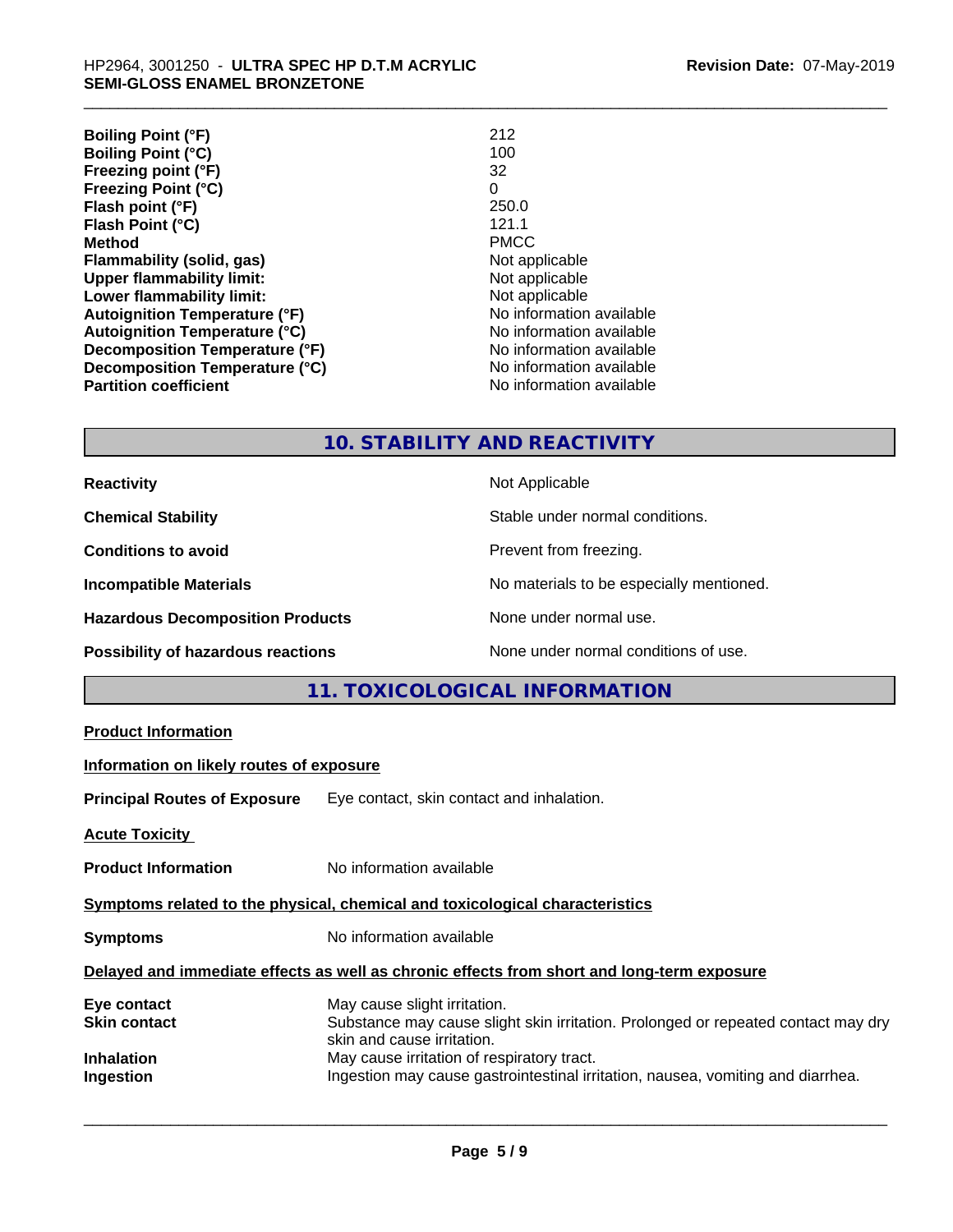| <b>Sensitization</b><br><b>Neurological Effects</b><br><b>Mutagenic Effects</b><br><b>Reproductive Effects</b> | No information available<br>No information available.<br>No information available.<br>Possible risk of impaired fertility. Possible risk of harm to the unborn child. |
|----------------------------------------------------------------------------------------------------------------|-----------------------------------------------------------------------------------------------------------------------------------------------------------------------|
| <b>Developmental Effects</b>                                                                                   | No information available.                                                                                                                                             |
| <b>Target organ effects</b>                                                                                    | No information available.                                                                                                                                             |
| <b>STOT - single exposure</b>                                                                                  | No information available.                                                                                                                                             |
| <b>STOT - repeated exposure</b>                                                                                | No information available.                                                                                                                                             |
| Other adverse effects                                                                                          | No information available.                                                                                                                                             |
| <b>Aspiration Hazard</b>                                                                                       | No information available                                                                                                                                              |

#### **Numerical measures of toxicity**

#### **The following values are calculated based on chapter 3.1 of the GHS document**

**ATEmix (oral)** 53832 mg/kg

#### **Component Information**

| Chemical name                                                 | Oral LD50             | Dermal LD50         | Inhalation LC50 |
|---------------------------------------------------------------|-----------------------|---------------------|-----------------|
| 2,2,4-trimethyl-1,3-propanediol<br>diisobutyrate<br>6846-50-0 | > 3200 mg/kg (Rat)    |                     |                 |
| Titanium dioxide<br>13463-67-7                                | $> 10000$ mg/kg (Rat) |                     |                 |
| Zinc phosphate<br>7779-90-0                                   | $>$ 5000 mg/kg (Rat)  |                     |                 |
| Carbon black<br>1333-86-4                                     | $> 15400$ mg/kg (Rat) | $>$ 3 g/kg (Rabbit) |                 |

#### **Carcinogenicity**

*The information below indicateswhether each agency has listed any ingredient as a carcinogen:.*

| <b>Chemical name</b> | <b>IARC</b>         | <b>NTP</b> | <b>OSHA</b> |
|----------------------|---------------------|------------|-------------|
|                      | 2B - Possible Human |            | Listed      |
| Titanium dioxide     | Carcinoɑen          |            |             |
|                      | 2B - Possible Human |            | Listed      |
| Carbon black         | Carcinogen          |            |             |

• Although IARC has classified titanium dioxide as possibly carcinogenic to humans (2B), their summary concludes: "No significant exposure to titanium dioxide is thought to occur during the use of products in which titanium dioxide is bound to other materials, such as paint."

#### **Legend**

IARC - International Agency for Research on Cancer NTP - National Toxicity Program OSHA - Occupational Safety & Health Administration

**12. ECOLOGICAL INFORMATION**

# **Ecotoxicity Effects**

The environmental impact of this product has not been fully investigated.

# **Product Information**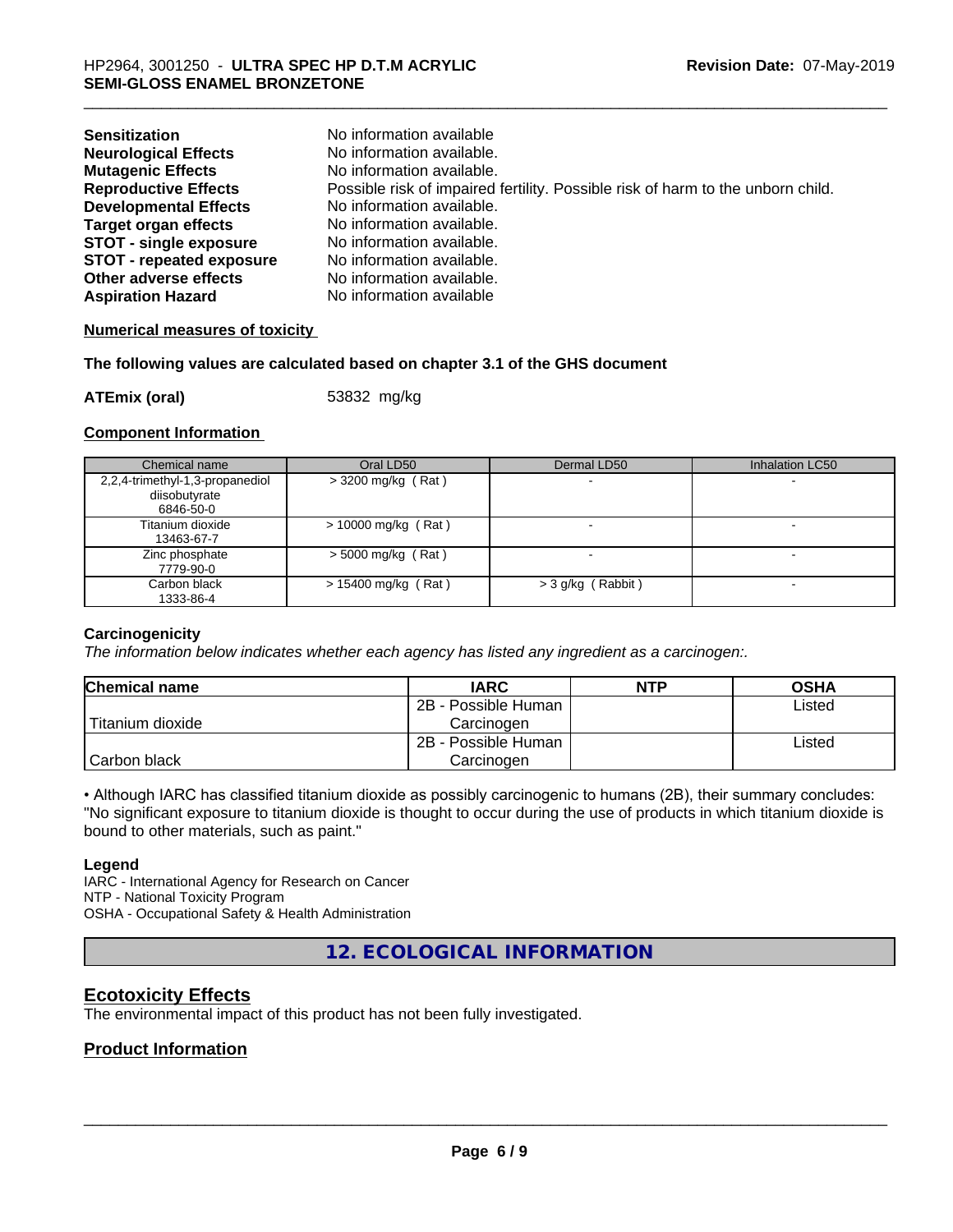# **Acute Toxicity to Fish**

No information available

#### **Acute Toxicity to Aquatic Invertebrates**

No information available

#### **Acute Toxicity to Aquatic Plants** No information available

# **Persistence / Degradability**

No information available.

#### **Bioaccumulation**

No information available.

# **Mobility in Environmental Media**

No information available.

#### **Ozone**

No information available

#### **Component Information**

#### **Acute Toxicity to Fish**

Titanium dioxide  $LC50:$  > 1000 mg/L (Fathead Minnow - 96 hr.)

#### **Acute Toxicity to Aquatic Invertebrates**

No information available

#### **Acute Toxicity to Aquatic Plants**

No information available

|                              | 13. DISPOSAL CONSIDERATIONS                                                                                                                                                                                               |
|------------------------------|---------------------------------------------------------------------------------------------------------------------------------------------------------------------------------------------------------------------------|
| <b>Waste Disposal Method</b> | Dispose of in accordance with federal, state, and local regulations. Local<br>requirements may vary, consult your sanitation department or state-designated<br>environmental protection agency for more disposal options. |
|                              | 14. TRANSPORT INFORMATION                                                                                                                                                                                                 |
| <b>DOT</b>                   | Not regulated                                                                                                                                                                                                             |
| <b>ICAO/IATA</b>             | Not regulated                                                                                                                                                                                                             |
| <b>IMDG / IMO</b>            | Not regulated                                                                                                                                                                                                             |
|                              | <b>15. REGULATORY INFORMATION</b>                                                                                                                                                                                         |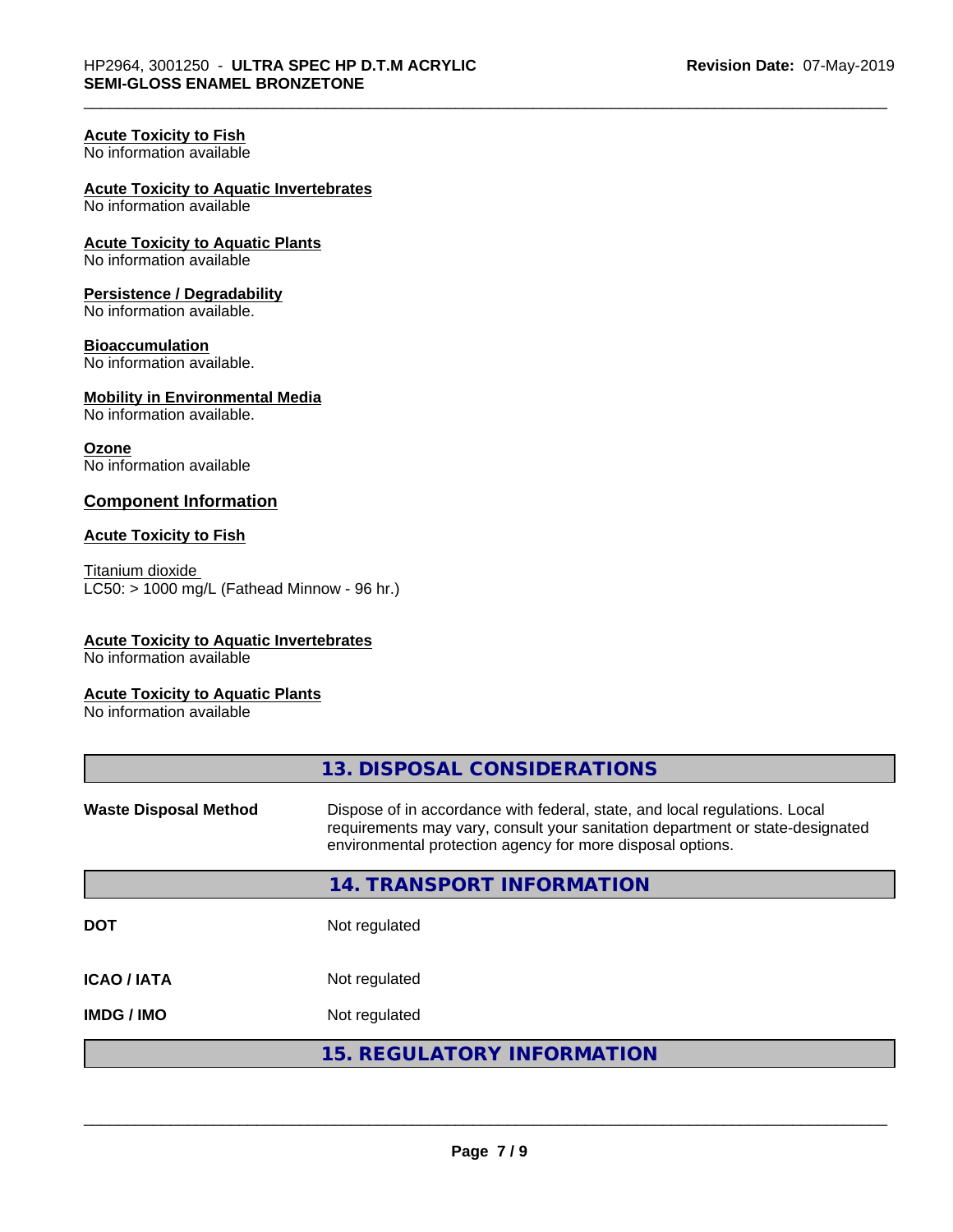# **International Inventories**

| <b>TSCA: United States</b> | Yes - All components are listed or exempt. |
|----------------------------|--------------------------------------------|
| <b>DSL: Canada</b>         | Yes - All components are listed or exempt. |

### **Federal Regulations**

| SARA 311/312 hazardous categorization |     |  |
|---------------------------------------|-----|--|
| Acute health hazard                   | Nο  |  |
| Chronic Health Hazard                 | Yes |  |
| Fire hazard                           | No  |  |
| Sudden release of pressure hazard     | Nο  |  |

Reactive Hazard No. No. 2012 12:30 No. 2012

#### **SARA 313**

Section 313 of Title III of the Superfund Amendments and Reauthorization Act of 1986 (SARA). This product contains a chemical or chemicals which are subject to the reporting requirements of the Act and Title 40 of the Code of Federal Regulations, Part 372:

| <b>Chemical name</b> | CAS No.   | Weight-% | <b>CERCLA/SARA 313</b>     |
|----------------------|-----------|----------|----------------------------|
|                      |           |          | (de minimis concentration) |
| Zinc phosphate       | 7779-90-0 |          |                            |

# **Clean Air Act,Section 112 Hazardous Air Pollutants (HAPs) (see 40 CFR 61)**

This product contains the following HAPs:

*None*

# **US State Regulations**

#### **California Proposition 65**

**A** WARNING: Cancer and Reproductive Harm– www.P65warnings.ca.gov

#### **State Right-to-Know**

| <b>Chemical name</b> | <b>Massachusetts</b> | <b>New Jersey</b> | Pennsylvania |
|----------------------|----------------------|-------------------|--------------|
| Titanium dioxide     |                      |                   |              |
| Zinc phosphate       |                      |                   |              |
| Kaolin               |                      |                   |              |
| Carbon black         |                      |                   |              |

**Legend**

X - Listed

# **16. OTHER INFORMATION**